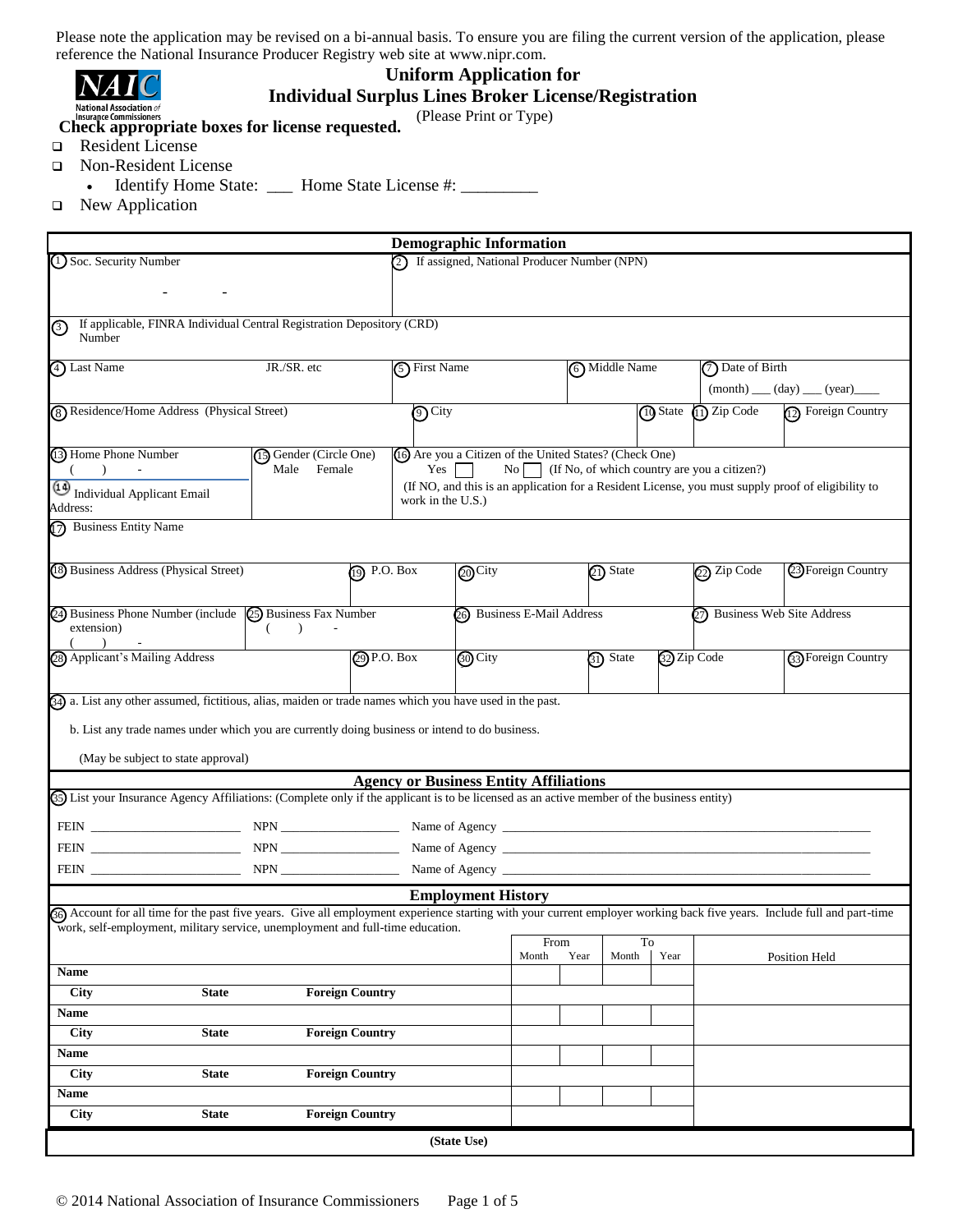| <b>National Association of</b><br><b>Insurance Commissioners</b> |  |
|------------------------------------------------------------------|--|

#### **Uniform Application for**

**Applicant Name**: \_\_\_\_\_\_\_\_\_\_\_\_\_\_\_\_\_\_\_\_\_\_\_\_\_\_\_\_\_\_\_\_\_\_\_\_\_\_\_\_\_\_\_\_\_\_\_\_\_

## **Individual Surplus Lines Broker License/Registration**

| <b>Jurisdiction and Type of License Requested</b>                                                                                                            |              |                                                        |              |             |             |             |              |              |             |               |                                   |            |                                |             |   |              |
|--------------------------------------------------------------------------------------------------------------------------------------------------------------|--------------|--------------------------------------------------------|--------------|-------------|-------------|-------------|--------------|--------------|-------------|---------------|-----------------------------------|------------|--------------------------------|-------------|---|--------------|
| <b>@</b> Next to each jurisdiction, check the license type(s) and line(s) of authority for which you are applying.<br>$B - B$ roker<br><b>License Types:</b> |              |                                                        |              |             |             |             |              |              |             |               |                                   |            |                                |             |   |              |
| <b>Lines of Authority:</b>                                                                                                                                   |              |                                                        |              |             |             |             |              |              |             |               |                                   |            | $P$ - Property $C$ - Casualty  |             |   |              |
| <b>Limited Lines:</b>                                                                                                                                        |              |                                                        |              |             |             |             |              |              |             |               |                                   |            |                                |             |   |              |
|                                                                                                                                                              |              | <b>License Type</b><br><b>Major Lines of Authority</b> |              |             |             |             |              |              |             |               | <b>Limited Lines of Authority</b> |            |                                |             |   |              |
| Jurisdiction                                                                                                                                                 | $\mathbf{A}$ | $\, {\bf B}$                                           | $\mathbf{P}$ | ${\rm SLP}$ | $\mathbf V$ | $\mathbf L$ | $\, {\rm H}$ | $\, {\bf P}$ | $\mathbf C$ | $\mathbf{PL}$ | Credit                            | ${\sf CR}$ | ${\bf C}{\bf R}{\bf O}{\bf P}$ | $\mathbf T$ | S | $\mathbf{O}$ |
| $\overline{\mathbf{AK}}$                                                                                                                                     |              |                                                        |              |             |             |             |              |              |             |               |                                   |            |                                |             |   |              |
| AL<br>AR                                                                                                                                                     |              |                                                        |              |             |             |             |              |              |             |               |                                   |            |                                |             |   |              |
| $\mathbf{A}\mathbf{Z}$                                                                                                                                       |              |                                                        |              |             |             |             |              |              |             |               |                                   |            |                                |             |   |              |
| $\overline{CA}$<br>$\overline{c}$                                                                                                                            |              |                                                        |              |             |             |             |              |              |             |               |                                   |            |                                |             |   |              |
| CT                                                                                                                                                           |              |                                                        |              |             |             |             |              |              |             |               |                                   |            |                                |             |   |              |
| $\overline{DC}$                                                                                                                                              |              |                                                        |              |             |             |             |              |              |             |               |                                   |            |                                |             |   |              |
| DE<br>$\mathbf{FL}$                                                                                                                                          |              |                                                        |              |             |             |             |              |              |             |               |                                   |            |                                |             |   |              |
| GA                                                                                                                                                           |              |                                                        |              |             |             |             |              |              |             |               |                                   |            |                                |             |   |              |
| ${\bf G}{\bf U}$<br>$\overline{H}$                                                                                                                           |              |                                                        |              |             |             |             |              |              |             |               |                                   |            |                                |             |   |              |
| $I\!\!A$                                                                                                                                                     |              |                                                        |              |             |             |             |              |              |             |               |                                   |            |                                |             |   |              |
| $\overline{\text{ID}}$                                                                                                                                       |              |                                                        |              |             |             |             |              |              |             |               |                                   |            |                                |             |   |              |
| $\overline{\mathbf{L}}$<br>$\overline{\text{IN}}$                                                                                                            |              |                                                        |              |             |             |             |              |              |             |               |                                   |            |                                |             |   |              |
| KS                                                                                                                                                           |              |                                                        |              |             |             |             |              |              |             |               |                                   |            |                                |             |   |              |
| KY<br>LA                                                                                                                                                     |              |                                                        |              |             |             |             |              |              |             |               |                                   |            |                                |             |   |              |
| MA                                                                                                                                                           |              |                                                        |              |             |             |             |              |              |             |               |                                   |            |                                |             |   |              |
| MD                                                                                                                                                           |              |                                                        |              |             |             |             |              |              |             |               |                                   |            |                                |             |   |              |
| <b>ME</b><br>$\overline{\bf MI}$                                                                                                                             |              |                                                        |              |             |             |             |              |              |             |               |                                   |            |                                |             |   |              |
| MN                                                                                                                                                           |              |                                                        |              |             |             |             |              |              |             |               |                                   |            |                                |             |   |              |
| $\overline{MO}$                                                                                                                                              |              |                                                        |              |             |             |             |              |              |             |               |                                   |            |                                |             |   |              |
| <b>MS</b><br>MT                                                                                                                                              |              |                                                        |              |             |             |             |              |              |             |               |                                   |            |                                |             |   |              |
| NC                                                                                                                                                           |              |                                                        |              |             |             |             |              |              |             |               |                                   |            |                                |             |   |              |
| $\overline{\bf ND}$                                                                                                                                          |              |                                                        |              |             |             |             |              |              |             |               |                                   |            |                                |             |   |              |
| NE<br>N <sub>H</sub>                                                                                                                                         |              |                                                        |              |             |             |             |              |              |             |               |                                   |            |                                |             |   |              |
| $\mathbf{N}\mathbf{J}$                                                                                                                                       |              |                                                        |              |             |             |             |              |              |             |               |                                   |            |                                |             |   |              |
| $\overline{\text{NM}}$<br>N                                                                                                                                  |              |                                                        |              |             |             |             |              |              |             |               |                                   |            |                                |             |   |              |
| NY                                                                                                                                                           |              |                                                        |              |             |             |             |              |              |             |               |                                   |            |                                |             |   |              |
| O <sub>H</sub>                                                                                                                                               |              |                                                        |              |             |             |             |              |              |             |               |                                   |            |                                |             |   |              |
| OK<br>OR                                                                                                                                                     |              |                                                        |              |             |             |             |              |              |             |               |                                   |            |                                |             |   |              |
| $\overline{\text{PA}}$                                                                                                                                       |              |                                                        |              |             |             |             |              |              |             |               |                                   |            |                                |             |   |              |
| PR<br>RI                                                                                                                                                     |              |                                                        |              |             |             |             |              |              |             |               |                                   |            |                                |             |   |              |
| SC                                                                                                                                                           |              |                                                        |              |             |             |             |              |              |             |               |                                   |            |                                |             |   |              |
| SD                                                                                                                                                           |              |                                                        |              |             |             |             |              |              |             |               |                                   |            |                                |             |   |              |
| TN<br>TX                                                                                                                                                     |              |                                                        |              |             |             |             |              |              |             |               |                                   |            |                                |             |   |              |
| UT                                                                                                                                                           |              |                                                        |              |             |             |             |              |              |             |               |                                   |            |                                |             |   |              |
| VI                                                                                                                                                           |              |                                                        |              |             |             |             |              |              |             |               |                                   |            |                                |             |   |              |
| <b>VA</b><br>$\overline{\mathbf{VT}}$                                                                                                                        |              |                                                        |              |             |             |             |              |              |             |               |                                   |            |                                |             |   |              |
| <b>WA</b>                                                                                                                                                    |              |                                                        |              |             |             |             |              |              |             |               |                                   |            |                                |             |   |              |
| WI                                                                                                                                                           |              |                                                        |              |             |             |             |              |              |             |               |                                   |            |                                |             |   |              |
| WV                                                                                                                                                           |              |                                                        |              |             |             |             |              |              |             |               |                                   |            |                                |             |   |              |
| WY                                                                                                                                                           |              |                                                        |              |             |             |             |              |              |             |               |                                   |            |                                |             |   |              |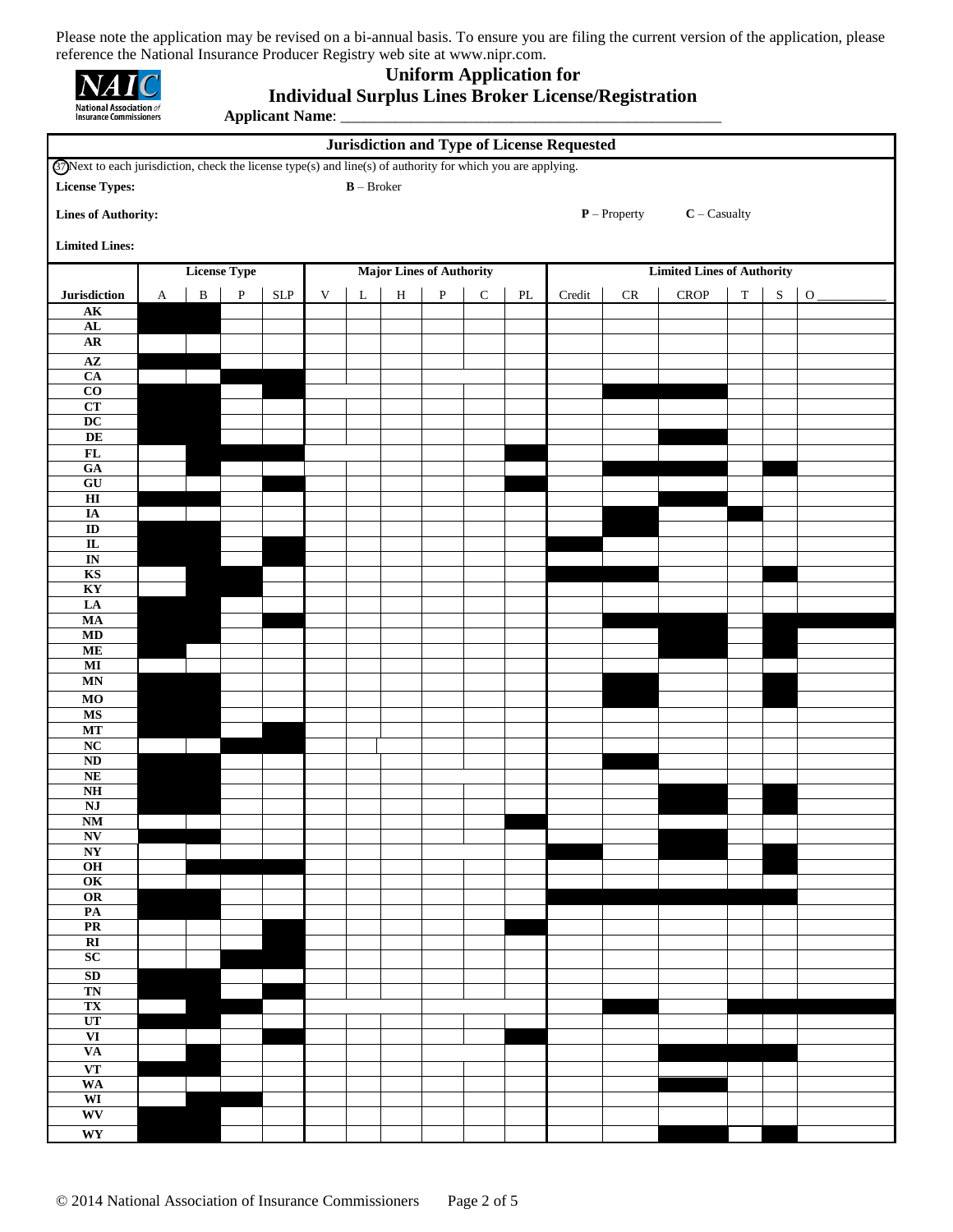| <b>National Association</b> of<br>Insurance Commissioners |
|-----------------------------------------------------------|

#### **Uniform Application for**

## **Individual Insurance Surplus Lines Broker License/Registration**

**Applicant Name**: \_\_\_\_\_\_\_\_\_\_\_\_\_\_\_\_\_\_\_\_\_\_\_\_\_\_\_\_\_\_\_\_\_\_\_\_\_\_\_\_\_\_\_\_\_\_\_\_\_

|    | <b>Background Questions</b>                                                                                                                                                                                                                                                                                                                                                                                                                                                                                                                                                                                                                                                                                                                                                                                                                                                                                                   |                                     |
|----|-------------------------------------------------------------------------------------------------------------------------------------------------------------------------------------------------------------------------------------------------------------------------------------------------------------------------------------------------------------------------------------------------------------------------------------------------------------------------------------------------------------------------------------------------------------------------------------------------------------------------------------------------------------------------------------------------------------------------------------------------------------------------------------------------------------------------------------------------------------------------------------------------------------------------------|-------------------------------------|
|    | (3) The Applicant must read the following very carefully and answer every question. All written statements submitted by the Applicant must<br>include an original signature.                                                                                                                                                                                                                                                                                                                                                                                                                                                                                                                                                                                                                                                                                                                                                  |                                     |
|    | 1 a. Have you ever been convicted of a misdemeanor, had a judgment withheld or deferred, or are you currently charged with committing a<br>misdemeanor?                                                                                                                                                                                                                                                                                                                                                                                                                                                                                                                                                                                                                                                                                                                                                                       | $Yes$ No $\_\_$                     |
|    | You may exclude the following misdemeanor convictions or pending misdemeanor charges: traffic citations, driving under the influence<br>(DUI), driving while intoxicated (DWI), driving without a license, reckless driving, or driving with a suspended or revoked license.                                                                                                                                                                                                                                                                                                                                                                                                                                                                                                                                                                                                                                                  |                                     |
|    | You may also exclude juvenile adjudications (offenses where you were adjudicated delinquent in a juvenile court)                                                                                                                                                                                                                                                                                                                                                                                                                                                                                                                                                                                                                                                                                                                                                                                                              |                                     |
|    | 1b. Have you ever been convicted of a felony, had a judgment withheld or deferred, or are you currently charged with committing a felony?                                                                                                                                                                                                                                                                                                                                                                                                                                                                                                                                                                                                                                                                                                                                                                                     | $Yes$ No _____                      |
|    | You may exclude juvenile adjudications (offenses where you were adjudicated delinquent in a juvenile court)                                                                                                                                                                                                                                                                                                                                                                                                                                                                                                                                                                                                                                                                                                                                                                                                                   |                                     |
|    | If you have a felony conviction involving dishonesty or breach of trust, have you applied for written consent to engage in the business of<br>insurance in your home state as required by 18 USC 1033?                                                                                                                                                                                                                                                                                                                                                                                                                                                                                                                                                                                                                                                                                                                        | $N/A$ <sub>___</sub> Yes___ No_____ |
|    | If so, was consent granted? (Attach copy of 1033 consent approved by home state.)                                                                                                                                                                                                                                                                                                                                                                                                                                                                                                                                                                                                                                                                                                                                                                                                                                             | $N/A$ $Yes$ $No$ $No$               |
|    | 1c. Have you ever been convicted of a military offense, had a judgment withheld or deferred, or are you currently charged with committing a<br>military offense?                                                                                                                                                                                                                                                                                                                                                                                                                                                                                                                                                                                                                                                                                                                                                              | $Yes$ No _____                      |
|    | NOTE: For Questions 1a, 1b and 1c, "Convicted" includes, but is not limited to, having been found guilty by verdict of a judge or jury,<br>having entered a plea of guilty or nolo contendere or no contest, or having been given probation, a suspended sentence, or a fine.                                                                                                                                                                                                                                                                                                                                                                                                                                                                                                                                                                                                                                                 |                                     |
|    | If you answer yes to any of these questions, you must attach to this application:<br>a) a written statement explaining the circumstances of each incident,<br>b) a copy of the charging document,<br>a copy of the official document, which demonstrates the resolution of the charges or any final judgment.<br>c)                                                                                                                                                                                                                                                                                                                                                                                                                                                                                                                                                                                                           |                                     |
| 2. | Have you ever been named or involved as a party in an administrative proceeding, including FINRA sanction or arbitration proceeding<br>regarding any professional or occupational license or registration?                                                                                                                                                                                                                                                                                                                                                                                                                                                                                                                                                                                                                                                                                                                    | $Yes$ No______                      |
|    | "Involved" means having a license censured, suspended, revoked, canceled, terminated; or, being assessed a fine, a cease and desist order, a<br>prohibition order, a compliance order, placed on probation, sanctioned or surrendering a license to resolve an administrative action.<br>"Involved" also means being named as a party to an administrative or arbitration proceeding, which is related to a professional or<br>occupational license, or registration. "Involved" also means having a license, or registration application denied or the act of withdrawing an<br>application to avoid a denial. INCLUDE any business so named because of your actions in your capacity as an owner, partner, officer or<br>director, or member or manager of a Limited Liability Company. You may EXCLUDE terminations due solely to noncompliance with<br>continuing education requirements or failure to pay a renewal fee. |                                     |
|    | If you answer yes, you must attach to this application:<br>a) a written statement identifying the type of license and explaining the circumstances of each incident,<br>b) a copy of the Notice of Hearing or other document that states the charges and allegations, and<br>c) a copy of the official document, which demonstrates the resolution of the charges or any final judgment.                                                                                                                                                                                                                                                                                                                                                                                                                                                                                                                                      |                                     |
|    | 3. Has any demand been made or judgment rendered against you or any business in which you are or were an owner, partner, officer or<br>director, or member or manager of a limited liability company, for overdue monies by an insurer, insured or producer, or have you ever<br>been subject to a bankruptcy proceeding? Do not include personal bankruptcies, unless they involve funds held on behalf of others.                                                                                                                                                                                                                                                                                                                                                                                                                                                                                                           | $Yes$ No_____                       |
|    | If you answer yes, submit a statement summarizing the details of the indebtedness and arrangements for repayment, and/or type and<br>location of bankruptcy.                                                                                                                                                                                                                                                                                                                                                                                                                                                                                                                                                                                                                                                                                                                                                                  |                                     |
|    | 4. Have you been notified by any jurisdiction to which you are applying of any delinquent tax obligation that is not the subject<br>of a repayment agreement?                                                                                                                                                                                                                                                                                                                                                                                                                                                                                                                                                                                                                                                                                                                                                                 | $Yes \_\_\_ No \_\_\_$              |
|    | If you answer yes, identify the jurisdiction(s): ________________________________                                                                                                                                                                                                                                                                                                                                                                                                                                                                                                                                                                                                                                                                                                                                                                                                                                             |                                     |
|    | 5. Are you currently a party to, or have you ever been found liable in, any lawsuit, arbitrations or mediation proceeding involving allegations<br>of fraud, misappropriation or conversion of funds, misrepresentation or breach of fiduciary duty?                                                                                                                                                                                                                                                                                                                                                                                                                                                                                                                                                                                                                                                                          | $Yes$ No______                      |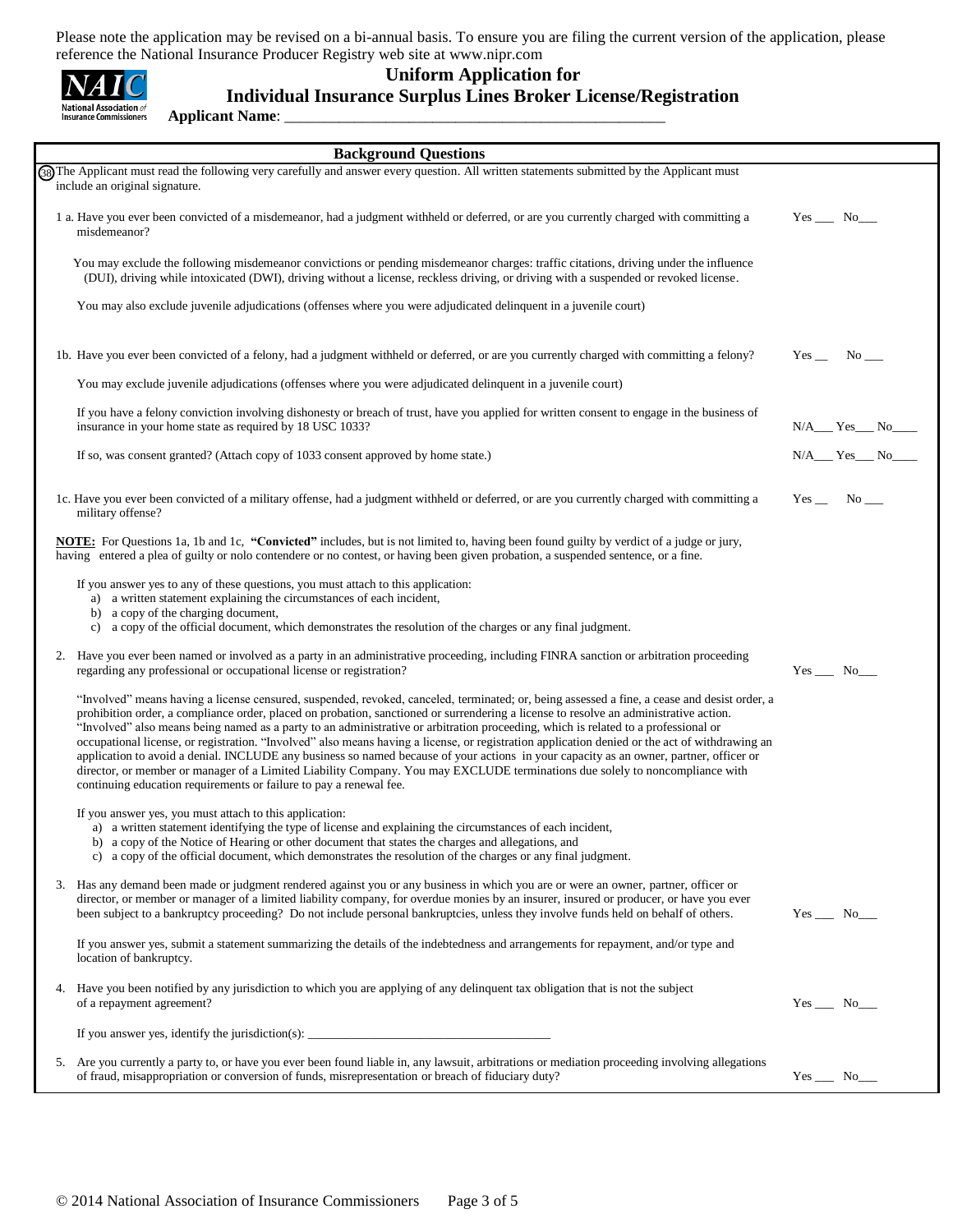#### **Uniform Application for Individual Insurance Surplus Lines Broker License/Registration**

Applicant Name:

 $\overline{\mathcal{A}}$ **National Association of**<br>Insurance Commissioners

| If you answer yes, you must attach to this application:<br>a written statement summarizing the details of each incident,<br>a)<br>a copy of the Petition, Complaint or other document that commenced the lawsuit or arbitration, or mediation proceedings, and<br>b)<br>a copy of the official documents, which demonstrates the resolution of the charges or any final judgment.<br>$\mathbf{c}$                                                                                                                                                                                    |                                             |
|--------------------------------------------------------------------------------------------------------------------------------------------------------------------------------------------------------------------------------------------------------------------------------------------------------------------------------------------------------------------------------------------------------------------------------------------------------------------------------------------------------------------------------------------------------------------------------------|---------------------------------------------|
| 6. Have you or any business in which you are or were an owner, partner, officer or director, or member or manager of a limited liability<br>company, ever had an insurance agency contract or any other business relationship with an insurance company terminated for any<br>alleged misconduct?<br>If you answer yes, you must attach to this application:<br>a) a written statement summarizing the details of each incident and explaining why you feel this incident should not prevent you<br>from receiving an insurance license, and<br>b) copies of all relevant documents. | $Yes$ No $\Box$                             |
| 7. Do you have a child support obligation in arrearage?                                                                                                                                                                                                                                                                                                                                                                                                                                                                                                                              | $Yes$ No $\qquad$                           |
| If you answer yes,<br>by how many months are you in arrearage?<br>a)<br>are you currently subject to and in compliance with any repayment agreement?<br>b)<br>are you the subject of a child support related subpoena/warrant?<br>c)<br>(If you answered yes, provide documentation showing proof of current payments or an approved repayment plan from the appropriate<br>state child support agency.)                                                                                                                                                                             | Months<br>$Yes$ $No$ $No$<br>$Yes$ No______ |
| 8. In response to a "yes" answer to one or more of the Background Questions for this application, are you submitting document(s) to the<br>NAIC/NIPR Attachments Warehouse?                                                                                                                                                                                                                                                                                                                                                                                                          | $N/A$ ___ Yes ___ No___                     |
| If you answer yes                                                                                                                                                                                                                                                                                                                                                                                                                                                                                                                                                                    |                                             |
| Will you be associating (linking) previously filed documents from the NAIC/NIPR Attachments Warehouse to this application?                                                                                                                                                                                                                                                                                                                                                                                                                                                           | $Yes$ No $\Box$                             |
| Note: If you have previously submitted documents to the Attachments Warehouse that are intended to be filed with this application,<br>you <b>must</b> go to the Attachments Warehouse and associate (link) the supporting document(s) to this application based upon the<br>particular background question number you have answered yes to on this application. You will receive information in a follow-up<br>page at the end of the application process, providing a link to the Attachment Warehouse instructions.                                                                |                                             |